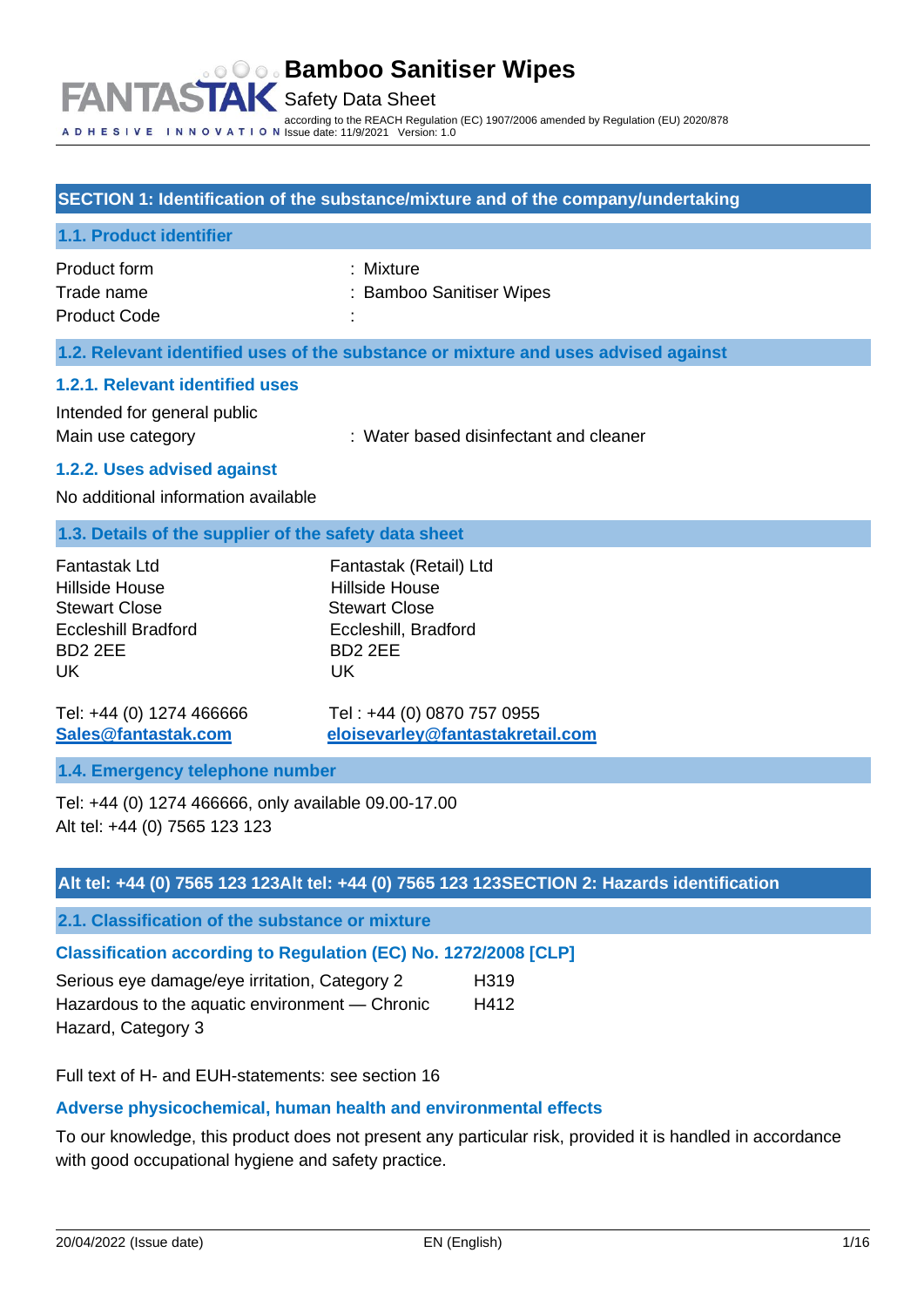Safety Data Sheet

according to the REACH Regulation (EC) 1907/2006 amended by Regulation (EU) 2020/878

#### **2.2. Label elements**

#### **Labelling according to Regulation (EC) No. 1272/2008 [CLP]**

Hazard pictograms (CLP) : GHS07 Signal word (CLP) : Warning Contains : N-(3-aminopropyl)-N-dodecylpropane-1,3-diamine Hazard statements (CLP) : H319 - Causes serious eye irritation. H412 – Harmful to aquatic life with long lasting effects Precautionary statements (CLP) : P101 - If medical advice is needed, have product container or label at hand. P102 - Keep out of reach of children. P264 - Wash hands, forearms and face thoroughly after handling. P273 – Avoid release to the environment. P280 - Wear protective clothing, face protection, eye protection, protective gloves. P305+P351+P338 - IF IN EYES: Rinse cautiously with water for several minutes. Remove contact lenses, if present and easy to do. Continue rinsing. P337+P313 - If eye irritation persists: Get medical advice/attention. P501 - Dispose of contents/container to hazardous or special waste collection point, in accordance with local/national regulation.

#### **2.3. Other hazards**

This substance/mixture does not meet the PBT criteria of REACH regulation, annex XIII This substance/mixture does not meet the vPvB criteria of REACH regulation, annex XIII Contains no PBT/vPvB substances  $\geq 0.1\%$  assessed in accordance with REACH Annex XIII

The mixture does not contain substance(s) included in the list established in accordance with Article 59(1) of REACH for having endocrine disrupting properties, or is not identified as having endocrine disrupting properties in accordance with the criteria set out in Commission Delegated Regulation (EU) 2017/2100 or Commission Regulation (EU) 2018/605

#### **SECTION 3: Composition/information on ingredients**

**3.1. Substances**

Not applicable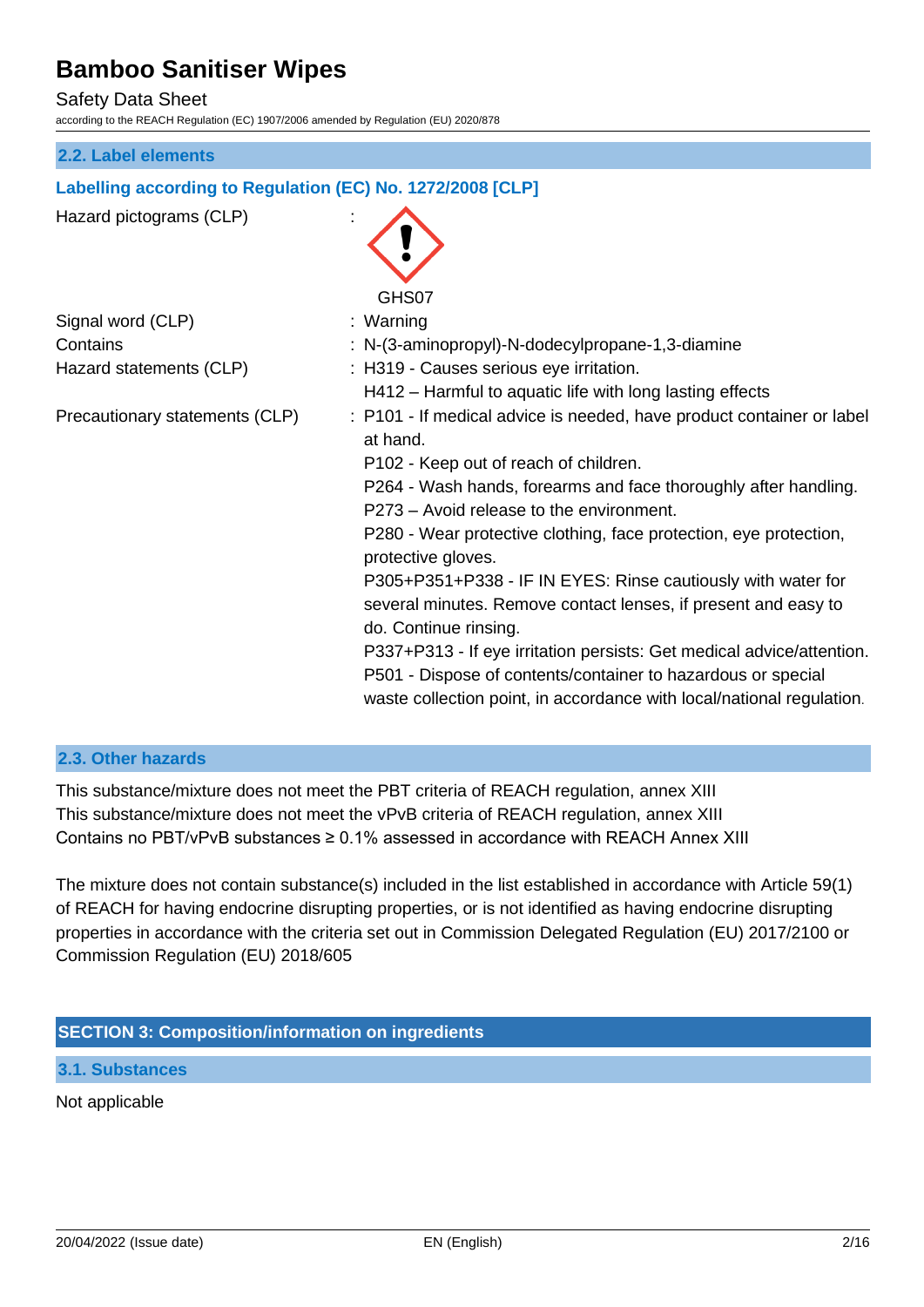#### Safety Data Sheet

according to the REACH Regulation (EC) 1907/2006 amended by Regulation (EU) 2020/878

| 3.2. Mixtures                                      |                                                                                |               |                                                                                                                                          |
|----------------------------------------------------|--------------------------------------------------------------------------------|---------------|------------------------------------------------------------------------------------------------------------------------------------------|
| <b>Name</b>                                        | <b>Product identifier</b>                                                      | $\frac{9}{6}$ | <b>Classification according to</b><br><b>Regulation (EC) No.</b><br>1272/2008 [CLP]                                                      |
| N-(3-aminopropyl)-N-dodecylpropane-<br>1,3-diamine | CAS-No.: 2372-82-9<br>EC-No.: 219-145-8<br>REACH No: 01-<br>2119980592-29-xxxx | $x \leq 1$    | Acute. Tox. 3, H301; Skin.<br>Corr. 1B, H314; Eye Dam. 1,<br>H318; STOT RE 2, H373;<br>Aquatic Acute 1, H400;<br>Aquatic Chronic 1, H410 |

Full text of H- and EUH-statements: see section 16

| <b>SECTION 4: First aid measures</b>                                                                                                                       |                                                                                                                                                                                                             |  |  |
|------------------------------------------------------------------------------------------------------------------------------------------------------------|-------------------------------------------------------------------------------------------------------------------------------------------------------------------------------------------------------------|--|--|
| 4.1. Description of first aid measures                                                                                                                     |                                                                                                                                                                                                             |  |  |
| First-aid measures after inhalation<br>First-aid measures after skin contact<br>First-aid measures after eye contact<br>First-aid measures after ingestion | : Remove person to fresh air and keep comfortable for breathing.<br>: Wash skin with plenty of water.<br>: Rinse eyes with water as a precaution.<br>: Call a poison center or a doctor if you feel unwell. |  |  |
| 4.2. Most important symptoms and effects, both acute and delayed                                                                                           |                                                                                                                                                                                                             |  |  |

No additional information available

**4.3. Indication of any immediate medical attention and special treatment needed**

Treat symptomatically.

| <b>SECTION 5: Firefighting measures</b>                                           |                                                  |  |  |
|-----------------------------------------------------------------------------------|--------------------------------------------------|--|--|
| 5.1. Extinguishing media                                                          |                                                  |  |  |
| Suitable extinguishing media                                                      | : Water spray. Dry powder. Foam. Carbon dioxide. |  |  |
| 5.2. Special hazards arising from the substance or mixture                        |                                                  |  |  |
| Hazardous decomposition products in: Toxic fumes may be released.<br>case of fire |                                                  |  |  |
| 5.3. Advice for firefighters                                                      |                                                  |  |  |

| Protective equipment for firefighters | : Do not attempt to take action without suitable protective<br>equipment. Self-contained breathing apparatus. Complete |
|---------------------------------------|------------------------------------------------------------------------------------------------------------------------|
|                                       | protective clothing.                                                                                                   |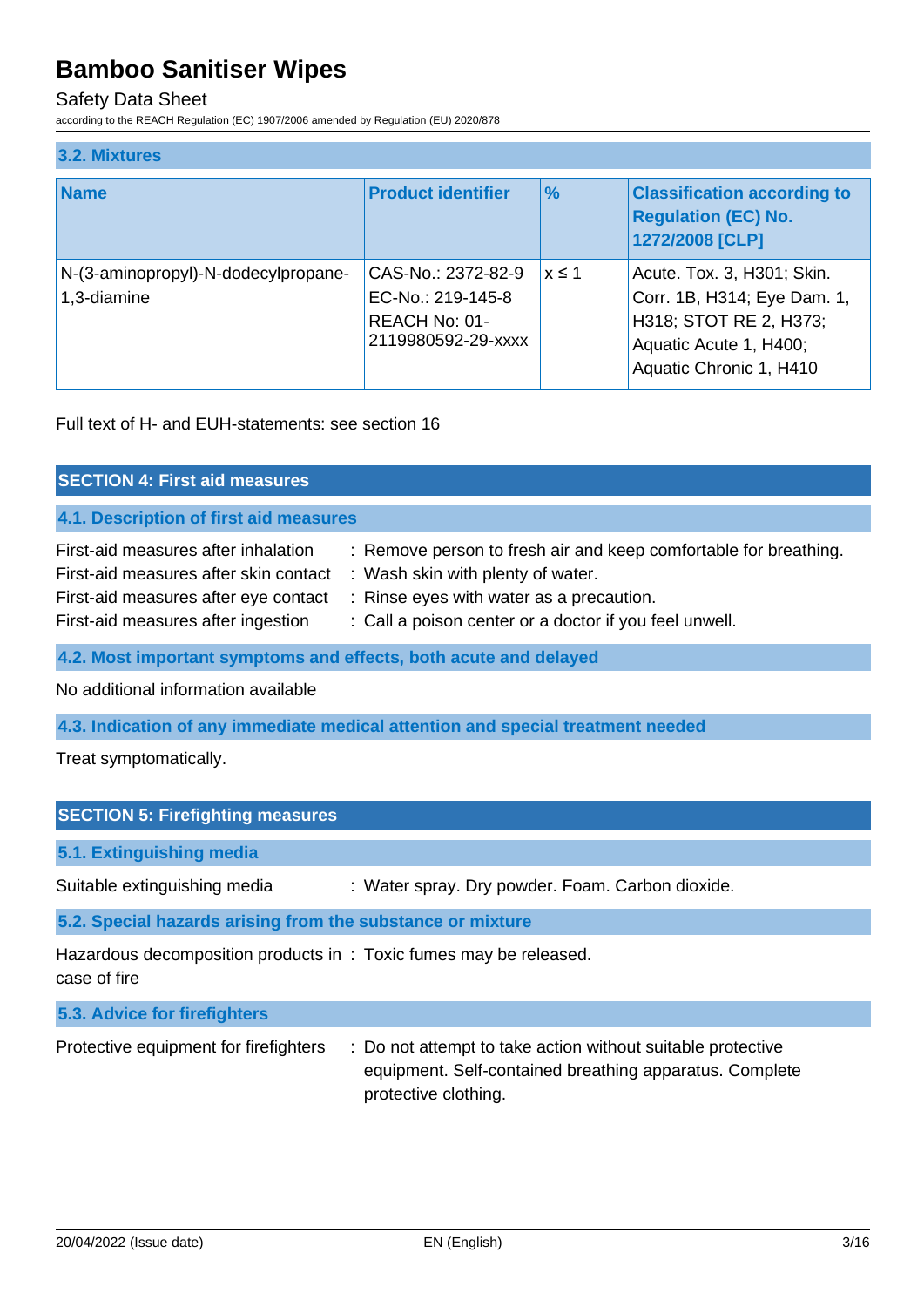#### Safety Data Sheet

according to the REACH Regulation (EC) 1907/2006 amended by Regulation (EU) 2020/878

| <b>SECTION 6: Accidental release measures</b>             |                                                                                                                                                                   |  |  |
|-----------------------------------------------------------|-------------------------------------------------------------------------------------------------------------------------------------------------------------------|--|--|
|                                                           | 6.1. Personal precautions, protective equipment and emergency procedures                                                                                          |  |  |
| 6.1.1. For non-emergency personnel                        |                                                                                                                                                                   |  |  |
| <b>Emergency procedures</b>                               | : Ventilate spillage area.                                                                                                                                        |  |  |
| <b>6.1.2. For emergency responders</b>                    |                                                                                                                                                                   |  |  |
| Protective equipment                                      | : Do not attempt to take action without suitable protective<br>equipment. For further information refer to section 8: "Exposure<br>controls/personal protection". |  |  |
| <b>6.2. Environmental precautions</b>                     |                                                                                                                                                                   |  |  |
| Avoid release to the environment.                         |                                                                                                                                                                   |  |  |
| 6.3. Methods and material for containment and cleaning up |                                                                                                                                                                   |  |  |
| Methods for cleaning up<br>Other information              | : Take up liquid spill into absorbent material.<br>: Dispose of materials or solid residues at an authorized site.                                                |  |  |
| <b>6.4. Reference to other sections</b>                   |                                                                                                                                                                   |  |  |
| For further information refer to section 13.              |                                                                                                                                                                   |  |  |

| <b>SECTION 7: Handling and storage</b>                                                                                                                                                                                                                                                                                                               |                                                                                                        |  |  |
|------------------------------------------------------------------------------------------------------------------------------------------------------------------------------------------------------------------------------------------------------------------------------------------------------------------------------------------------------|--------------------------------------------------------------------------------------------------------|--|--|
| 7.1. Precautions for safe handling                                                                                                                                                                                                                                                                                                                   |                                                                                                        |  |  |
| Precautions for safe handling                                                                                                                                                                                                                                                                                                                        | : Ensure good ventilation of the work station. Wear personal<br>protective equipment.                  |  |  |
| Hygiene measures                                                                                                                                                                                                                                                                                                                                     | : Do not eat, drink or smoke when using this product. Always wash<br>hands after handling the product. |  |  |
| 7.2. Conditions for safe storage, including any incompatibilities                                                                                                                                                                                                                                                                                    |                                                                                                        |  |  |
| Storage conditions                                                                                                                                                                                                                                                                                                                                   | : Store in a well-ventilated place. Keep cool.                                                         |  |  |
| $\overline{z}$ 0.0. $\overline{z}$ = $\overline{z}$ = $\overline{z}$ = $\overline{z}$ = $\overline{z}$ = $\overline{z}$ = $\overline{z}$ = $\overline{z}$ = $\overline{z}$ = $\overline{z}$ = $\overline{z}$ = $\overline{z}$ = $\overline{z}$ = $\overline{z}$ = $\overline{z}$ = $\overline{z}$ = $\overline{z}$ = $\overline{z}$ = $\overline{z}$ |                                                                                                        |  |  |

**7.3. Specific end use(s)**

No additional information available

## **SECTION 8: Exposure controls/personal protection**

**8.1. Control parameters**

## **8.1.1 National occupational exposure and biological limit values**

## **8.1.2. Recommended monitoring procedures**

No additional information available

## **8.1.3. Air contaminants formed**

No additional information available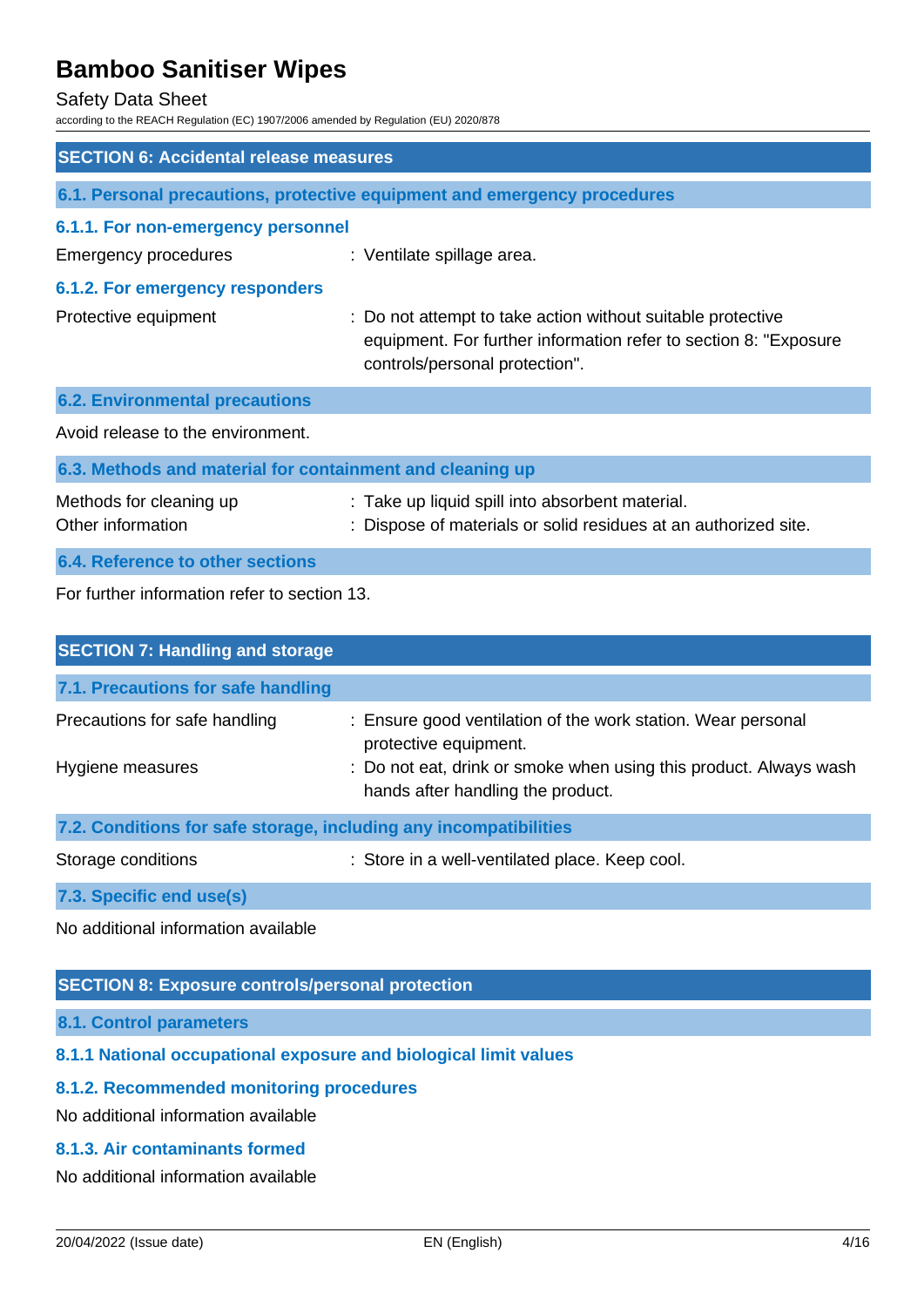### Safety Data Sheet

according to the REACH Regulation (EC) 1907/2006 amended by Regulation (EU) 2020/878

#### **8.1.4. DNEL and PNEC**

| N-(3-aminopropyl)-N-dodecylpropane-1,3-diamine (2372-82-9) |                       |                            |                                    |                                  |
|------------------------------------------------------------|-----------------------|----------------------------|------------------------------------|----------------------------------|
| <b>Type</b>                                                | <b>Population</b>     | <b>Route</b>               | <b>Value</b>                       | <b>Effect</b>                    |
| <b>DNEL</b>                                                | Workers               | Inhalation)                | 0.789 mg/m <sup>3</sup>            | Systemic, Long-<br>term exposure |
| <b>DNEL</b>                                                | Workers               | Dermal                     | 8.96 mg/kg<br>bw/day               | Systemic, Long-<br>term exposure |
| <b>DNEL</b>                                                | General<br>Population | Inhalation                 | 0.118 mg/m <sup>3</sup>            | Systemic, Long-<br>term exposure |
| <b>DNEL</b>                                                | General<br>Population | Dermal                     | 3.2 mg/kg bw/day                   | Systemic, Long-<br>term exposure |
| <b>DNEL</b>                                                | General<br>Population | Oral                       | 40 µg/kg bw/day                    | Systemic, Long-<br>term exposure |
| <b>PNEC</b>                                                |                       | Fresh water                | 0.001 mg/L                         |                                  |
| <b>PNEC</b>                                                |                       | Marine water               | $1 \mu g/L$                        | --                               |
| <b>PNEC</b>                                                |                       | <b>STP</b>                 | $0.18$ mg/L                        |                                  |
| <b>PNEC</b>                                                |                       | Sediment (fresh<br>water)  | $3.2 \text{ mg/kg}$<br>sediment dw |                                  |
| <b>PNEC</b>                                                |                       | Sediment (marine<br>water) | $0.13$ mg/kg<br>sediment/dw        |                                  |
| <b>PNEC</b>                                                |                       |                            | 45.34 mg/kg<br>soil/dw             |                                  |

No additional information available

### **8.1.5. Control banding**

No additional information available

**8.2. Exposure controls**

### **8.2.1. Appropriate engineering controls**

#### **Appropriate engineering controls:**

Ensure good ventilation of the work station.

### **8.2.2. Personal protection equipment**

#### **Personal protective equipment:**

Gloves. Protective goggles.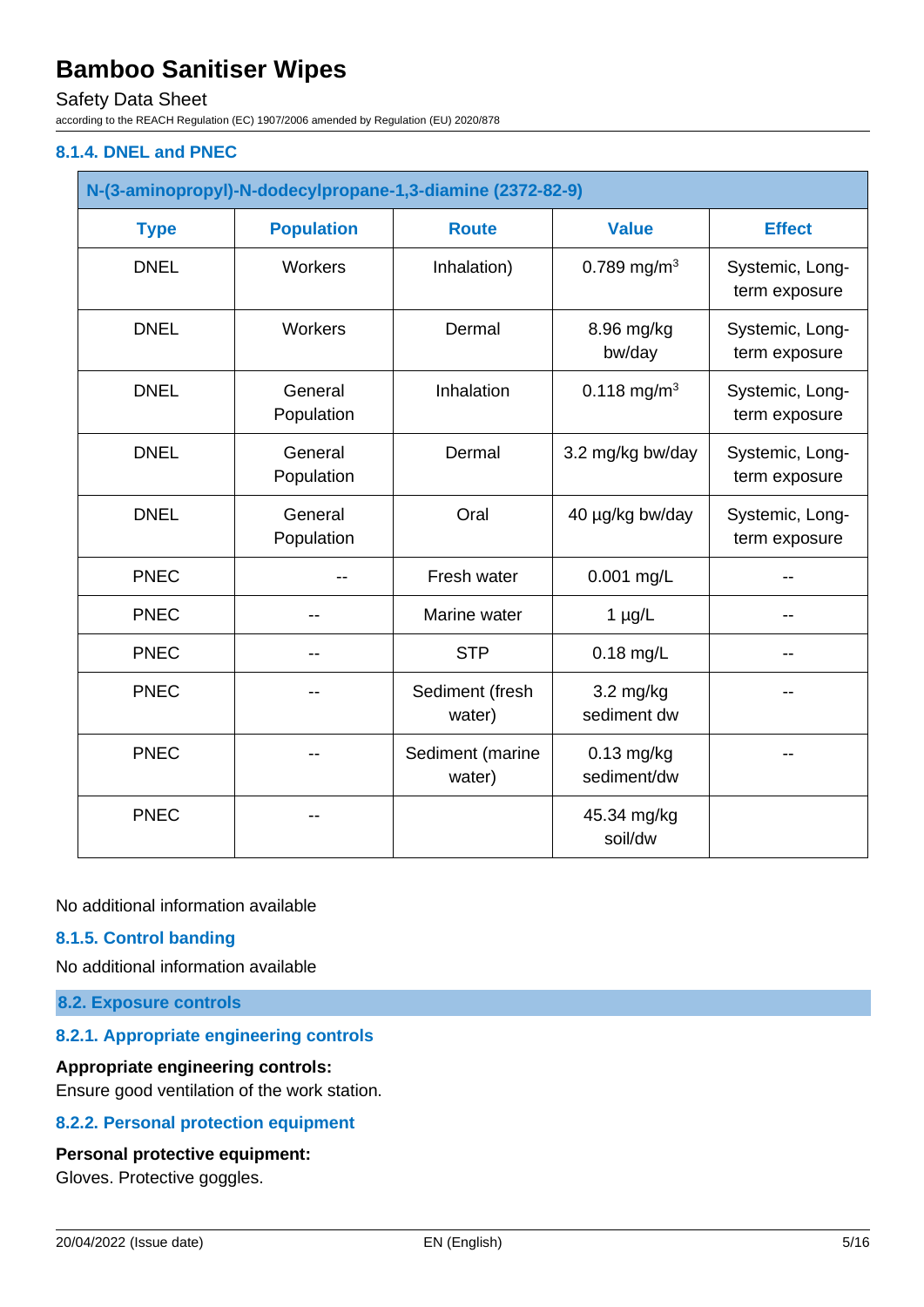Safety Data Sheet according to the REACH Regulation (EC) 1907/2006 amended by Regulation (EU) 2020/878

### **Personal protective equipment symbol(s):**



## **8.2.2.1. Eye and face protection**

**Eye protection:** Safety glasses. Use eye protection according to EN 166.

#### **8.2.2.2. Skin protection**

## **Skin and body protection:**

Wear suitable protective clothing. EN 14605

#### **Hand protection:**

Layer thickness : > 0.35 mm. Breakthrough time : > 480 min. Wear suitable gloves tested to EN374

#### **8.2.2.3. Respiratory protection**

## **Respiratory protection:** In case of insufficient ventilation, wear suitable respiratory equipment. EN 14387

#### **8.2.2.4. Thermal hazards**

No additional information available

#### **8.2.3. Environmental exposure controls**

#### **Environmental exposure controls:**

Avoid release to the environment.

| <b>SECTION 9: Physical and chemical properties</b>         |                       |  |  |
|------------------------------------------------------------|-----------------------|--|--|
| 9.1. Information on basic physical and chemical properties |                       |  |  |
| Physical state                                             | : Liquid              |  |  |
| Colour                                                     | : Colourless          |  |  |
| Odour                                                      | : Negligible          |  |  |
| Odour threshold                                            | : Not available       |  |  |
| Melting point                                              | $: ca. 0^{\circ}C$    |  |  |
| Freezing point                                             | : Not available       |  |  |
| Boiling point                                              | : ca. $100^{\circ}$ C |  |  |
| Flammability                                               | : Not applicable      |  |  |
| <b>Explosive limits</b>                                    | : Not available       |  |  |
| Lower explosion limit                                      | : Not available       |  |  |
| Upper explosion limit                                      | : Not available       |  |  |
| Flash point                                                | $:$ > 93 °C estimated |  |  |
| Auto-ignition temperature                                  | : Not available       |  |  |
| Decomposition temperature                                  | : Not available       |  |  |
| рH                                                         | $: 8-9$               |  |  |
| Viscosity, kinematic                                       | : Not available       |  |  |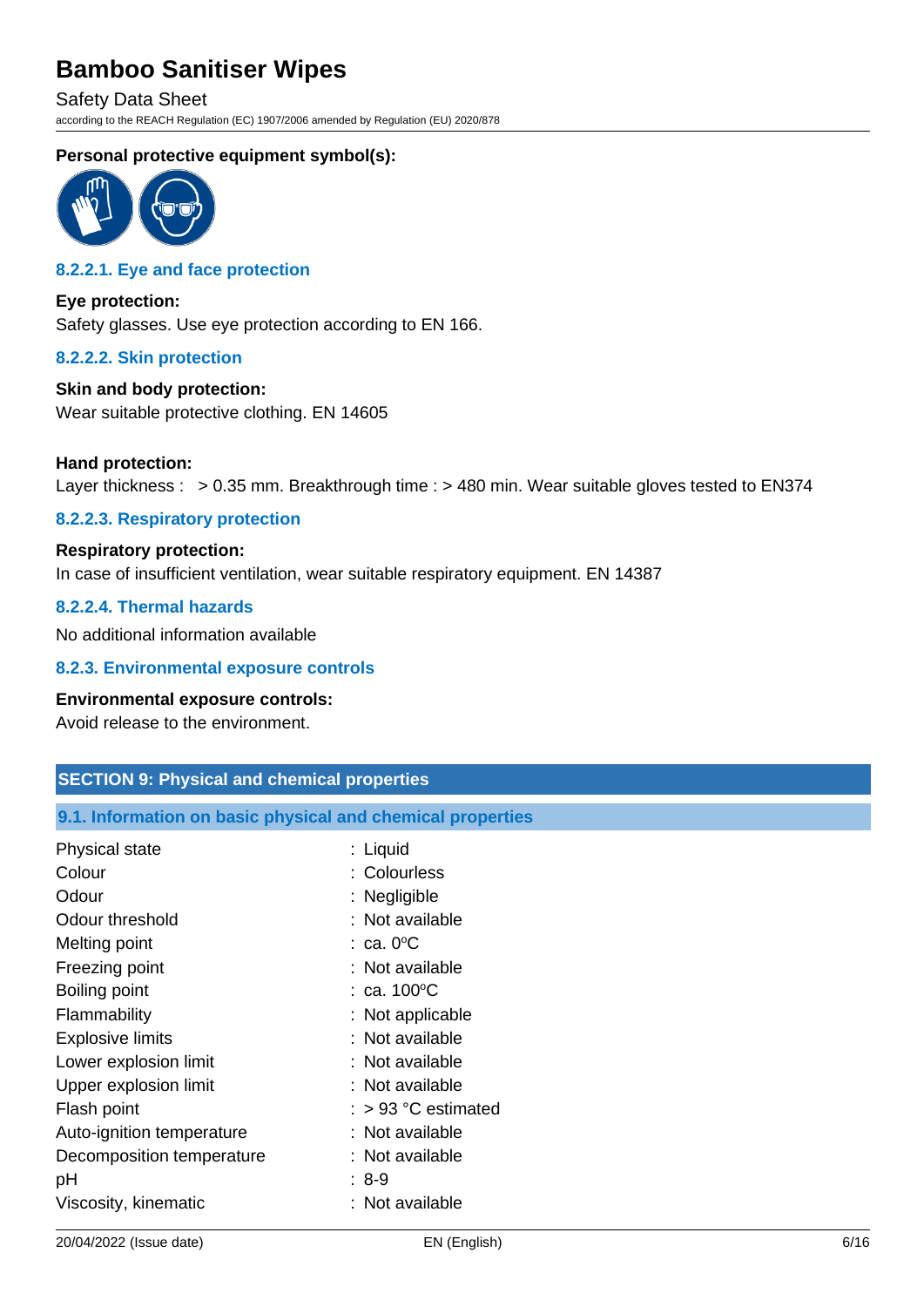Safety Data Sheet

according to the REACH Regulation (EC) 1907/2006 amended by Regulation (EU) 2020/878

| Viscosity, dynamic                    | : Not available                |
|---------------------------------------|--------------------------------|
| Solubility                            | : Not available                |
| Partition coefficient n-octanol/water | : Not available                |
| (Log Kow)                             | : Not available                |
| Vapour pressure                       | : Not available                |
| Vapour pressure at 50 °C              | : Not available                |
| Density                               | : ca. $1.02$ g/cm <sup>3</sup> |
| Relative density                      | : Not available                |
| Relative vapour density at 20 °C      | : Not available                |
| Particle characteristics              | : Not applicable               |

### **9.2. Other information**

### **9.2.1. Information with regard to physical hazard classes**

No additional information available

#### **9.2.2. Other safety characteristics**

No additional information available

#### **SECTION 10: Stability and reactivity**

#### **10.1. Reactivity**

The product is non-reactive under normal conditions of use, storage and transport.

#### **10.2. Chemical stability**

Stable under normal conditions.

#### **10.3. Possibility of hazardous reactions**

No dangerous reactions known under normal conditions of use. Hazardous polymerization will not occur.

#### **10.4. Conditions to avoid**

None under recommended storage and handling conditions (see section 7).

#### **10.5. Incompatible materials**

No additional information available

### **10.6. Hazardous decomposition products**

Under normal conditions of storage and use, hazardous decomposition products should not be produced.

| <b>SECTION 11: Toxicological information</b>                                   |
|--------------------------------------------------------------------------------|
| 11.1. Information on hazard classes as defined in Regulation (EC) No 1272/2008 |

| Acute toxicity (oral)       | : Not classified |
|-----------------------------|------------------|
| Acute toxicity (dermal)     | : Not classified |
| Acute toxicity (inhalation) | : Not classified |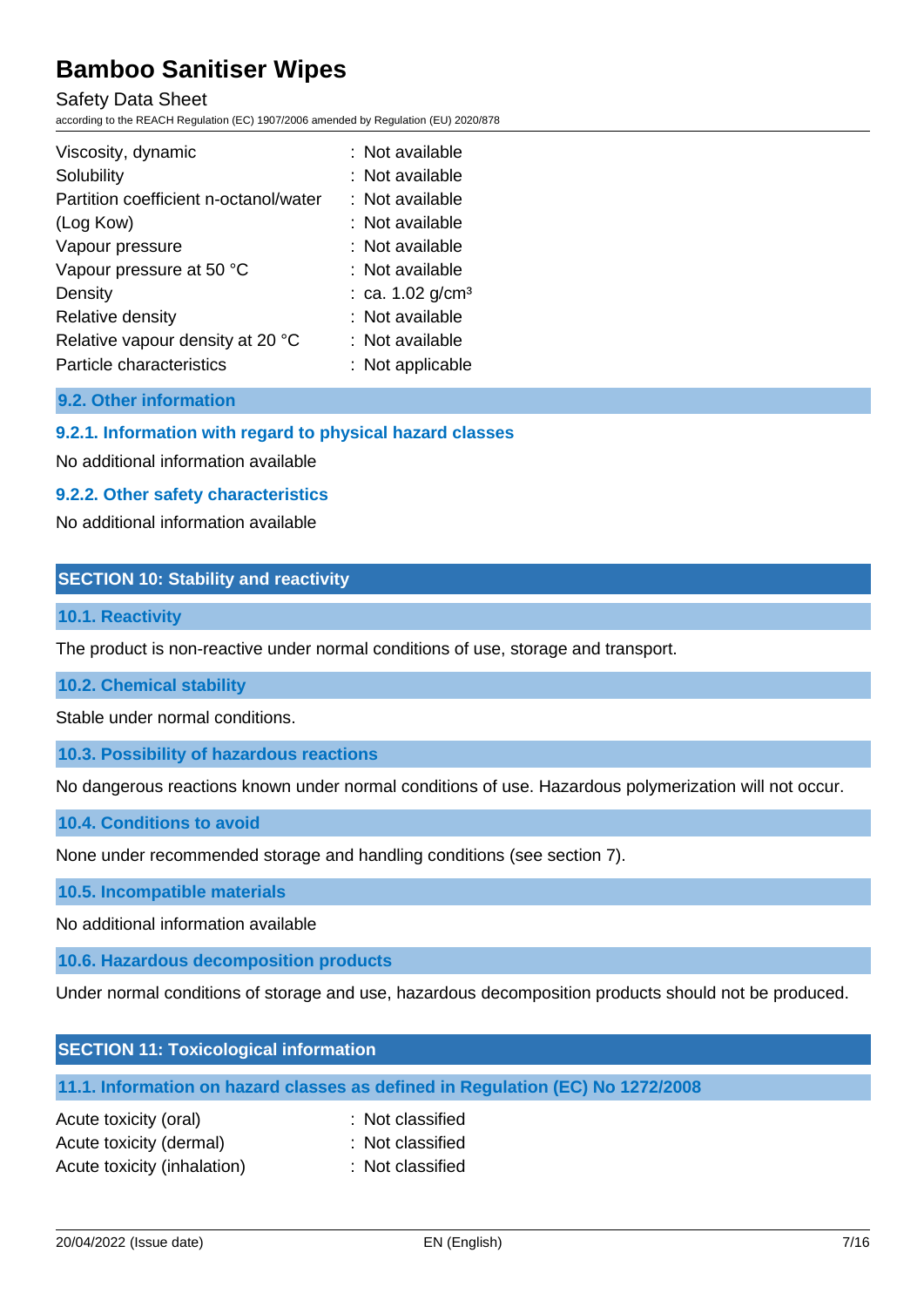# Safety Data Sheet

according to the REACH Regulation (EC) 1907/2006 amended by Regulation (EU) 2020/878

| Skin corrosion/irritation         | : Not classified                 |
|-----------------------------------|----------------------------------|
| Serious eye damage/irritation     | : Causes serious eye irritation. |
| Respiratory or skin sensitisation | : Not classified                 |
| Germ cell mutagenicity            | : Not classified                 |
| Carcinogenicity                   | : Not classified                 |
| Reproductive toxicity             | : Not classified                 |
| STOT-single exposure              | : Not classified                 |
| STOT-repeated exposure            | : Not classified                 |
| Aspiration hazard                 | : Not classified                 |

| N-(3-aminopropyl)-N-dodecylpropane-1,3-diamine (2372-82-9) |                                                                                   |                                                                                                                                                                                        |
|------------------------------------------------------------|-----------------------------------------------------------------------------------|----------------------------------------------------------------------------------------------------------------------------------------------------------------------------------------|
| <b>Acute Toxicity Oral</b>                                 | LD50 - rat                                                                        | 261 mg a.i./kg bw (280 mg a.i./kg<br>bw for males and 243.6 mg<br>a.i./kg bw for females).                                                                                             |
| Acute Toxicity (dermal)                                    | LD50 - rat                                                                        | >600.0 mg a.i./kg bw                                                                                                                                                                   |
| Acute Toxicity (inhalation)                                | N/A                                                                               | N/A                                                                                                                                                                                    |
| Skin corrosion: in vitro / ex vivo                         | OECD guideline 431 (In Vitro<br><b>Skin Corrosion: Human Skin</b><br>Model test)  | Under the study conditions, the<br>test substance was identified as<br>corrosive to skin.                                                                                              |
| eye irritation: in vitro / ex vivo                         |                                                                                   | the study need not be conducted<br>because the available<br>information indicates that the<br>criteria are met for classification<br>as corrosive to the skin or<br>irritating to eyes |
| <b>Skin Sensitisation</b>                                  | Buehler test - Guinea pig                                                         | Not sensitising                                                                                                                                                                        |
| <b>Germ Cell Mutagenicity</b>                              | in vitro gene mutation study in<br>bacteria                                       | Under the study conditions, the<br>test substance was not<br>considered to be mutagenic in<br>the bacterial reverse mutation<br>assay in the presence and<br>absence of S9 mix.        |
| Carcinogenicity                                            | OECD 453 (Combined Chronic<br>Toxicity / Carcinogenicity<br>Studies) - Oral - rat | Based on a dietary<br>carcinogenicity study conducted<br>in rats, the substance does not<br>require classification for this<br>endpoint according to CLP (EC<br>1272/2008) criteria    |
| Repeat dose toxicity                                       | OECD 453 (Combined Chronic<br>Toxicity / Carcinogenicity<br>Studies) - Oral - rat | The NOAEL and LOAEL were<br>established at 4 and 8 mg a.i./kg<br>bw/day, respectively                                                                                                  |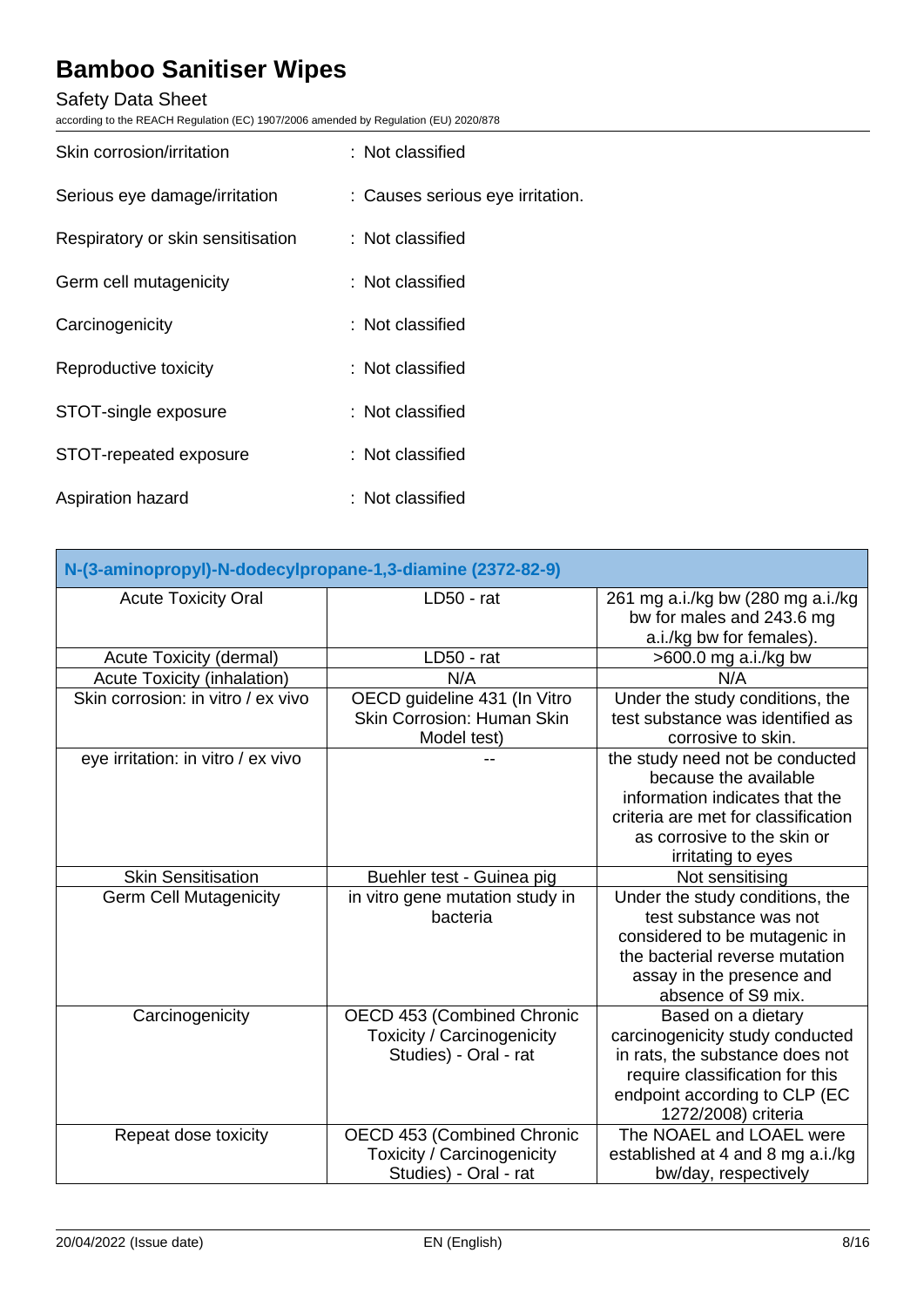# Safety Data Sheet

according to the REACH Regulation (EC) 1907/2006 amended by Regulation (EU) 2020/878

| Repeat dose toxicity          | EPA OPP 82-3 (Subchronic<br>Dermal Toxicity 90 days) - rat | Under the study conditions, the<br>90 d NOEL of the test substance<br>was established at 15 mg a.i./kg<br>bw in rats. |
|-------------------------------|------------------------------------------------------------|-----------------------------------------------------------------------------------------------------------------------|
| <b>STOT Repeated Exposure</b> | --                                                         | H373: May cause damage to                                                                                             |
|                               |                                                            | organs                                                                                                                |

# **11.2. Information on other hazards**

No additional information available

| <b>SECTION 12: Ecological information</b>                    |                                                                                                                        |  |
|--------------------------------------------------------------|------------------------------------------------------------------------------------------------------------------------|--|
| 12.1. Toxicity                                               |                                                                                                                        |  |
| Ecology - general                                            | : The product is considered harmful to aquatic organisms and to<br>cause long-term adverse effects in the environment. |  |
| Hazardous to the aquatic<br>environment, short-term (acute)  | : Not classified                                                                                                       |  |
| Hazardous to the aquatic<br>environment, long-term (chronic) | : Harmful to aquatic life with long lasting effects                                                                    |  |

| N-(3-aminopropyl)-N-dodecylpropane-1,3-diamine (2372-82-9) |                                                                              |                                                                                                                                                                                                                                                                                         |
|------------------------------------------------------------|------------------------------------------------------------------------------|-----------------------------------------------------------------------------------------------------------------------------------------------------------------------------------------------------------------------------------------------------------------------------------------|
| <b>OECD 203</b>                                            | LC50, 96 h, Brachydanio rerio<br>(Zebra fish)                                | Under the study conditions, the<br>nominal 96 h LC50 and NOEC of<br>the test<br>substance were calculated to be<br>0.43 and 0.18 mg/L, respectively.<br>The test<br>substance was found to be toxic<br>to Zebra fish after 96 h at<br>concentration levels of 0.32 mg/L<br>and higher.  |
| OECD <sub>202</sub>                                        | EC50/NOEC, 48h, Daphnia<br>Magna                                             | Under the study conditions, the<br>nominal 48 h EC50 and NOEC of<br>the test substance were<br>calculated to be 0.078 and 0.04<br>mg/L, respectively. The test<br>substance was found to be toxic<br>to Daphnia magna after 48 h at<br>concentration levels of 0.08 mg/L<br>and higher. |
| <b>OECD 211</b>                                            | EC50, 21 d, Daphnia Magna                                                    | 0.024 mg/L                                                                                                                                                                                                                                                                              |
| OECD <sub>201</sub>                                        | EbC50 and ErC50, 72h,<br>freshwater algae<br>Pseudokirchneriella subcapitata | Under the study conditions, the<br>72 h EbC50 and ErC50, based<br>on nominal concentrations were<br>0.010 and 0.015 mg/L,<br>respectively. The LOEC was<br>determined to be at the lowest                                                                                               |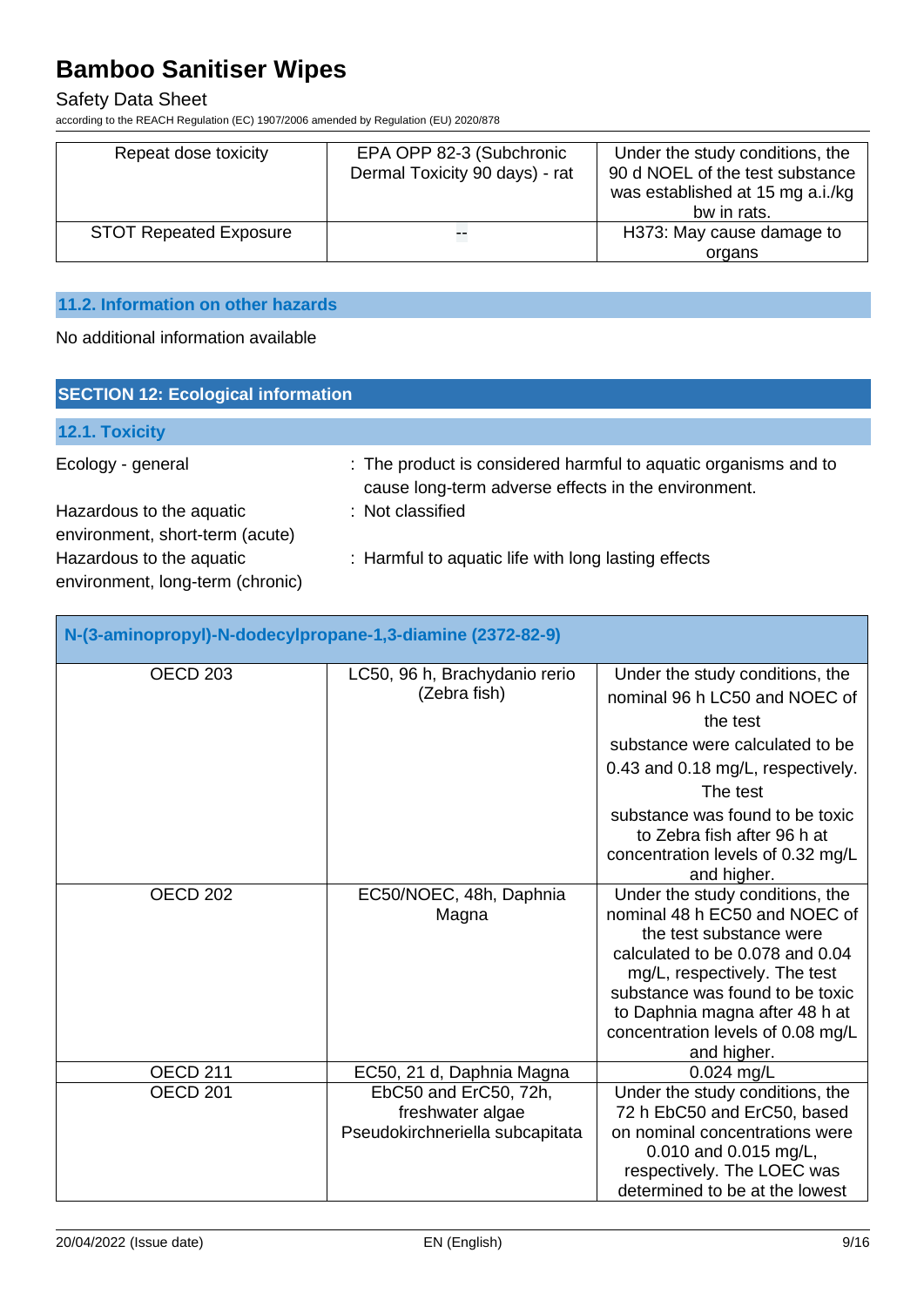### Safety Data Sheet

according to the REACH Regulation (EC) 1907/2006 amended by Regulation (EU) 2020/878

|                                                                                                  |                                                                                         | tested concentration of 0.010<br>mg/L. The ErC10 of 0.0095 mg/L<br>will be used as long term<br>endpoint.                                                                                                                                                                                                             |
|--------------------------------------------------------------------------------------------------|-----------------------------------------------------------------------------------------|-----------------------------------------------------------------------------------------------------------------------------------------------------------------------------------------------------------------------------------------------------------------------------------------------------------------------|
| <b>OECD 201</b>                                                                                  | EbC50 and ErC50, 72h,<br>freshwater algae Scenedesmus<br>subspicatus                    | Under the study conditions, the<br>72 h EbC50 and ErC50 of the<br>test substance, based on<br>measured concentrations, were<br>0.012 and 0.02 mg/L,<br>respectively. The NOEC and<br>ErC10 were determined at<br>0.0069 and 0.012 mg/L,<br>respectively.                                                              |
| OECD <sub>209</sub>                                                                              | EC50, 3h, respiration inhibition in<br>microorganisms                                   | Under the study conditions, the<br>nominal 3 h EC50 for respiration<br>inhibition in microorganisms was<br>determined to be 18 mg/L.                                                                                                                                                                                  |
| OSPAR Commission (2006) Part<br>A Guidleine: a sediment bioassay<br>using amphipod Corophium sp. | LC50/NOEC, 10d, Corophium<br>Volutator                                                  | Under the study conditions, the<br>10 d LC50 was equivalent to 304<br>mg/kg dw and the 10 d NOEC<br>was 127.14 mg/kg dw.                                                                                                                                                                                              |
| <b>OECD 207</b>                                                                                  | LC50/NOEC, 14d, Eisenia<br>foetida (Earthworm)                                          | Under the study conditions, the<br>nominal 14 d LC50 and NOEC<br>for the test substance were both<br>greater than 1000 mg/kg soil dw                                                                                                                                                                                  |
| OECD <sub>208</sub>                                                                              | EC50/NOEC, 21d, Brassica<br>oleracea var.capitata, Vigna<br>radiata, Triticum aestivum  | The EC50 value was therefore<br>estimated to be >1000 mg a.i./kg<br>dry soil and the NOEC was 1000<br>mg a.i./kg dry soil for all tested<br>plant species                                                                                                                                                             |
| <b>OECD 216</b>                                                                                  | EC50/NOEC, 28d, 18 soil micro-<br>organism (Mixed population of<br>soil microorganisms) | Under the study conditions, there<br>was no significant effect of the<br>test substance on the nitrogen<br>transformation activity of soil<br>microorganisms and therefore<br>the 28 days EC50 value was<br>estimated to be >1000 mg a.i./kg<br>soil dw and the corresponding<br>NOEC was 1000 mg a.i./kg soil<br>dw. |

## **12.2. Persistence and degradability**

Biodegradable. The surfactant(s) contained in this preparation complies (comply) with the biodegradability criteria as laid down in Regulation (EC) No. 648/2004 on detergents.

| N-(3-aminopropyl)-N-dodecylpropane-1,3-diamine (2372-82-9) |                                                                                                             |                                                                                                                                      |
|------------------------------------------------------------|-------------------------------------------------------------------------------------------------------------|--------------------------------------------------------------------------------------------------------------------------------------|
| OECD 301D                                                  | <b>Ready Biodegradation: Closed</b><br>Bottle Test, sewage,<br>predominantly domestic, non-<br>adapted, 28d | Under the study conditions, the<br>test substance was considered to<br>be readily biodegradable with<br>79% biodegradation on Day 28 |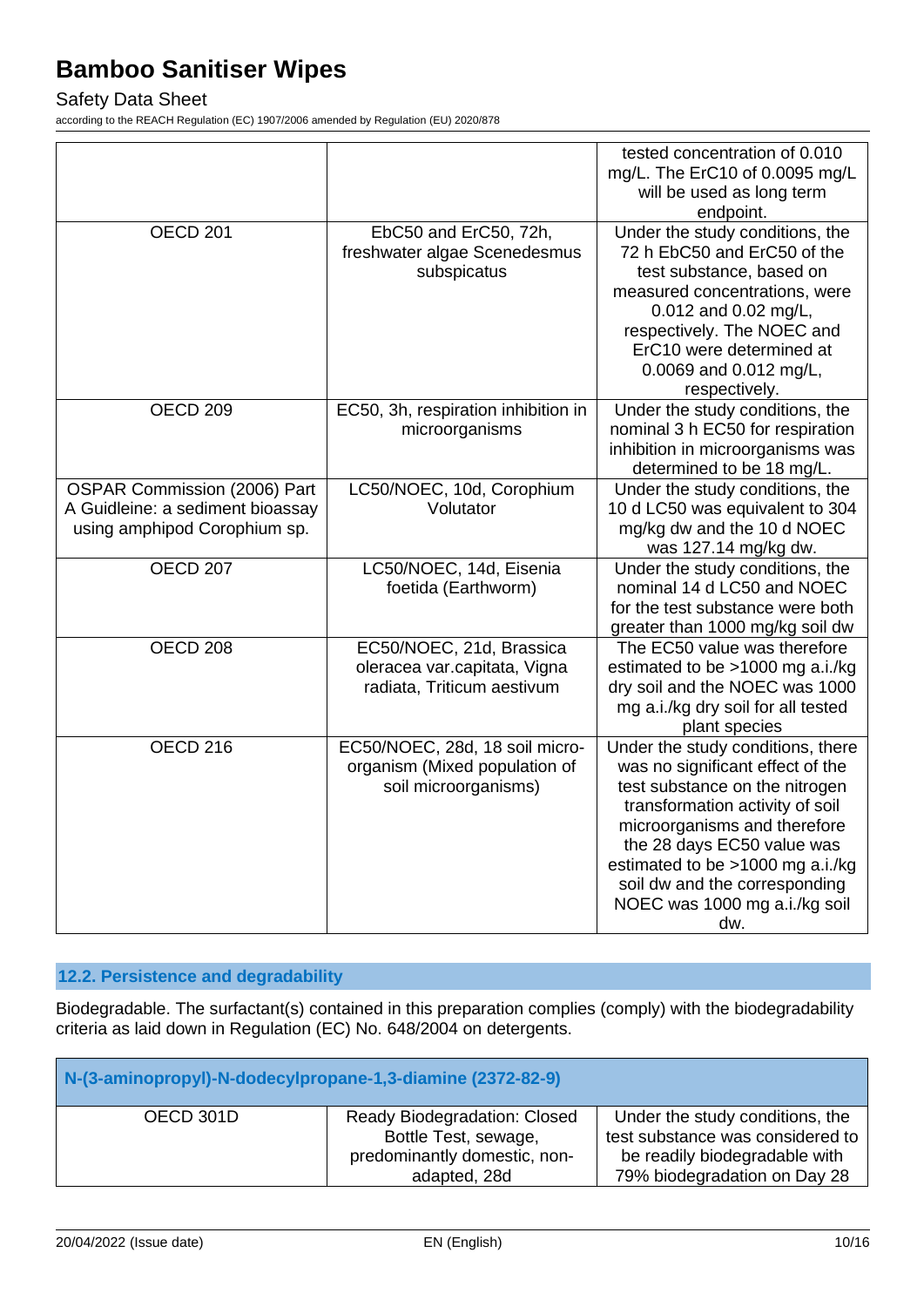## Safety Data Sheet

according to the REACH Regulation (EC) 1907/2006 amended by Regulation (EU) 2020/878

| OECD 306                           | Biodegradation in Seawater, 28d   | Under the study conditions, the    |
|------------------------------------|-----------------------------------|------------------------------------|
|                                    |                                   | test substance was considered to   |
|                                    |                                   | be readily biodegradable in        |
|                                    |                                   | seawater.                          |
| EU Method C.10                     |                                   | Under the study conditions, the    |
|                                    | Biodegradation: activated sludge, | test substance was found to be     |
|                                    | domestic, non-adapted, 58d        | removed predominantly by           |
|                                    |                                   | biodegradation at very high        |
|                                    |                                   | percentages (99.9% on Day 58)      |
|                                    |                                   | and to a lesser extent by sorption |
|                                    |                                   | $(0.11 - 014\%)$                   |
| Test procedure in accordance       | Biodegradation in water: sewage   | Under the study conditions, the    |
| with generally accepted scientific | treatment simulation testing, 28d | test substance biodegraded in      |
| standards                          |                                   | aerobic conditions and             |
|                                    |                                   | mineralised up to 70% on day 28    |
|                                    |                                   | (detection via 14CO2).             |

#### **12.3. Bioaccumulative potential**

#### No bioaccumulation potential

| N-(3-aminopropyl)-N-dodecylpropane-1,3-diamine (2372-82-9) |                                             |                                                                                                                                             |  |
|------------------------------------------------------------|---------------------------------------------|---------------------------------------------------------------------------------------------------------------------------------------------|--|
| $- -$                                                      | bioaccumulation in aquatic<br>species: fish | the study does not need to be<br>conducted because the<br>substance has a low potential for<br>bioaccumulation based on log<br>$Kow \leq 3$ |  |

### **12.4. Mobility in soil**

Readily absorbed onto soil. Soluble in water.

| N-(3-aminopropyl)-N-dodecylpropane-1,3-diamine (2372-82-9) |                                       |                                                                                                                                                                                                                                                                                |  |
|------------------------------------------------------------|---------------------------------------|--------------------------------------------------------------------------------------------------------------------------------------------------------------------------------------------------------------------------------------------------------------------------------|--|
| OECD 106                                                   | Adsorption / desorption:<br>screening | The test substance showed a<br>very high affinity to all five soil<br>types, which was confirmed by<br>the high overall Kd values of<br>2970 to at least 10500 cm3/g.<br>Under the study conditions, the<br>test substance had little or no<br>potential for mobility in soil. |  |

# **12.5. Results of PBT and vPvB assessment**

This substance/mixture does not meet the PBT criteria of REACH regulation, annex XIII

This substance/mixture does not meet the vPvB criteria of REACH regulation, annex XIII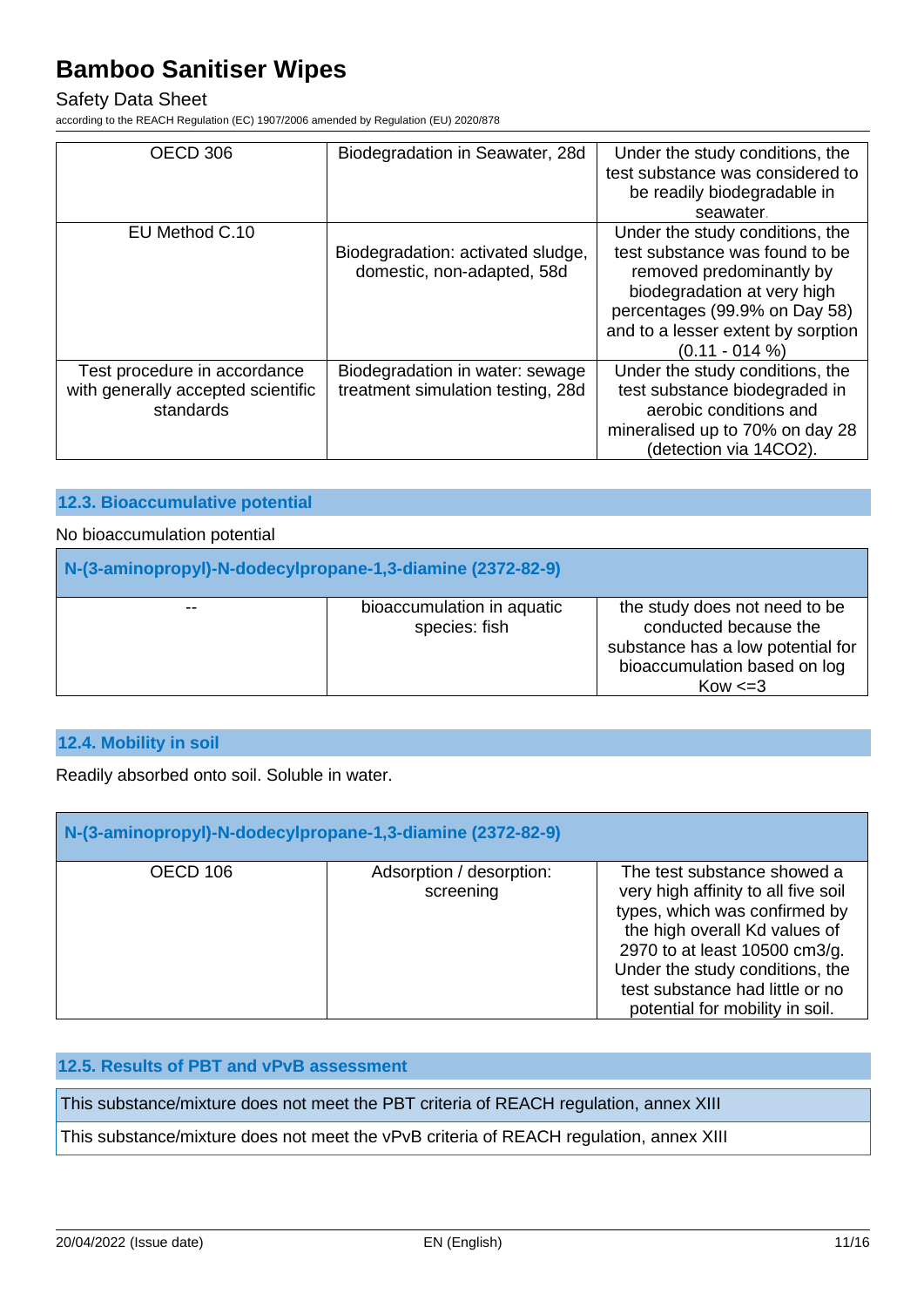#### Safety Data Sheet

according to the REACH Regulation (EC) 1907/2006 amended by Regulation (EU) 2020/878

**N-(3-aminopropyl)-N-dodecylpropane-1,3-diamine (2372-82-9)**

The substance is not PBT / vPvB

**12.6. Endocrine disrupting properties**

No additional information available

**12.7. Other adverse effects**

No additional information available

#### **SECTION 13: Disposal considerations**

**13.1. Waste treatment methods**

Waste treatment methods : Dispose of contents/container in accordance with licensed collector's sorting instructions.

#### **SECTION 14: Transport information**

#### In accordance with ADR / IMDG / IATA / ADN / RID

| <b>ADR</b>                             | <b>IMDG</b>    | <b>IATA</b>    | <b>ADN</b>     | <b>RID</b>     |
|----------------------------------------|----------------|----------------|----------------|----------------|
| 14.1. UN number or ID number           |                |                |                |                |
| Not applicable                         | Not applicable | Not applicable | Not applicable | Not applicable |
| 14.2. UN proper shipping name          |                |                |                |                |
| Not applicable                         | Not applicable | Not applicable | Not applicable | Not applicable |
| 14.3. Transport hazard class(es)       |                |                |                |                |
| Not applicable                         | Not applicable | Not applicable | Not applicable | Not applicable |
| <b>14.4. Packing group</b>             |                |                |                |                |
| Not applicable                         | Not applicable | Not applicable | Not applicable | Not applicable |
| <b>14.5. Environmental hazards</b>     |                |                |                |                |
| Not applicable                         | Not applicable | Not applicable | Not applicable | Not applicable |
| No supplementary information available |                |                |                |                |

**14.6. Special precautions for user**

#### **Overland transport**

Not applicable

#### **Transport by sea**

Not applicable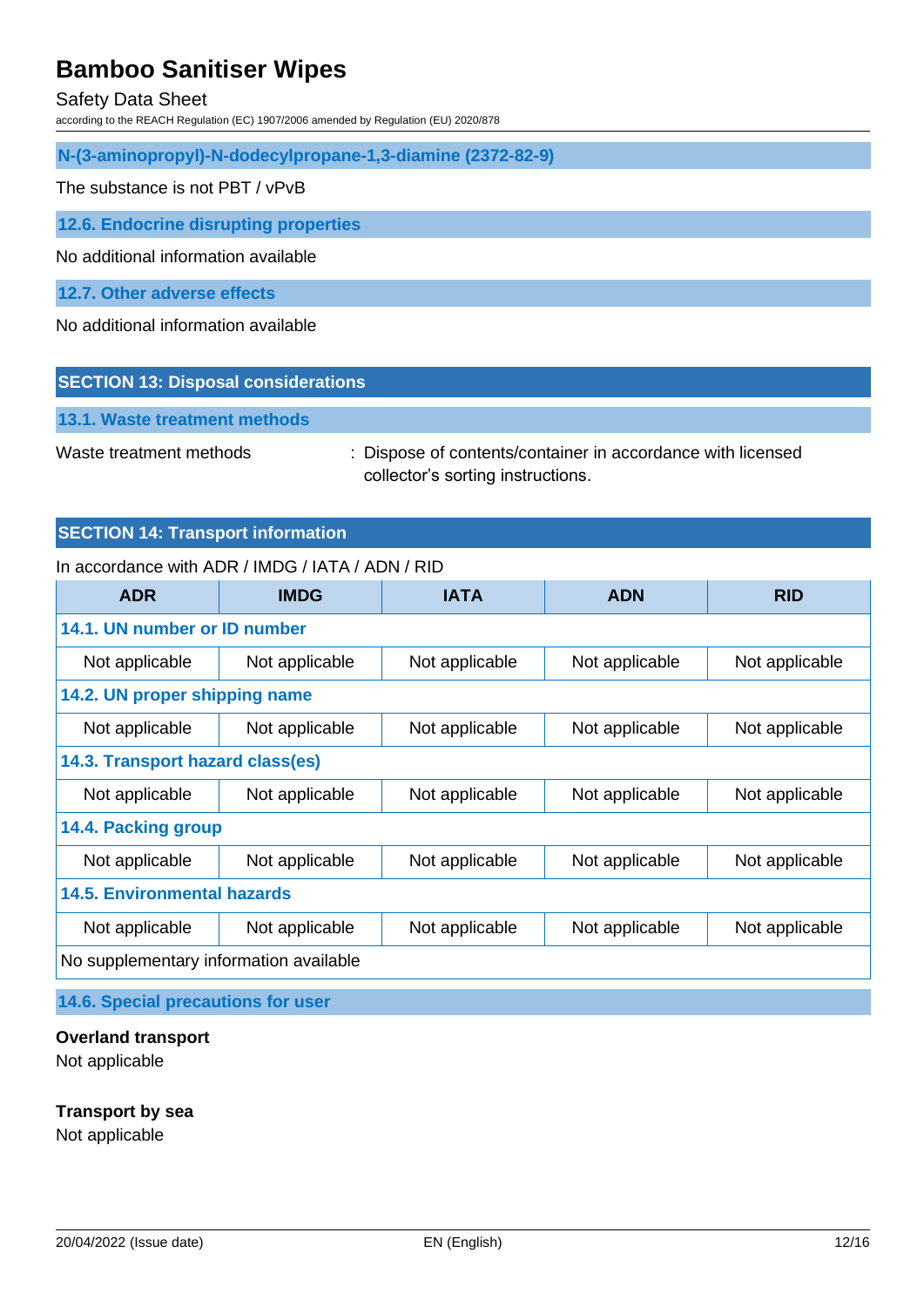#### Safety Data Sheet

according to the REACH Regulation (EC) 1907/2006 amended by Regulation (EU) 2020/878

#### **Air transport**

Not applicable

#### **Inland waterway transport**

Not applicable

### **Rail transport**

Not applicable

**14.7. Maritime transport in bulk according to IMO instruments**

Not applicable

#### **SECTION 15: Regulatory information**

**15.1. Safety, health and environmental regulations/legislation specific for the substance or mixture**

#### **15.1.1. EU-Regulations**

Contains no substance on the REACH candidate list

Contains no REACH Annex XIV substances

Contains no substance subject to Regulation (EU) No 649/2012 of the European Parliament and of the Council of 4 July 2012 concerning the export and import of hazardous chemicals.

Contains no substance subject to Regulation (EU) No 2019/1021 of the European Parliament and of the Council of 20 June 2019 on persistent organic pollutants

Contains no substance subject to REGULATION (EU) No 1005/2009 OF THE EUROPEAN PARLIAMENT AND OF THE COUNCIL of 16 September 2009 on substances that deplete the ozone layer.

Contains substance subject to Regulation (EU) 2019/1148 of the European Parliament and of the Council of 20 June 2019 on the marketing and use of explosives precursors.

### ANNEX II REPORTABLE EXPLOSIVES PRECURSORS

List of substances on their own or in mixtures or in substances for which suspicious transactions and significant disappearances and thefts are to be reported to the relevant national contact point within 24 hours.

Other information, restriction and prohibition regulations : Compliance with following regulations: Detergent Regulation (648/2004/EC).

Contains no substance subject to Regulation (EC) 273/2004 of the European Parliament and of the Council of 11 February 2004 on the manufacture and the placing on market of certain substances used in the illicit manufacture of narcotic drugs and psychotropic substances.

#### **15.1.2. National regulations**

# **Germany** Employment restrictions : Observe restrictions according Act on the Protection of Working Mothers (MuSchG) Observe restrictions according Act on the Protection of Young People in Employment (JArbSchG) Water hazard class (WGK) : WGK 2, Significantly hazardous to water (Classification according to AwSV, Annex 1)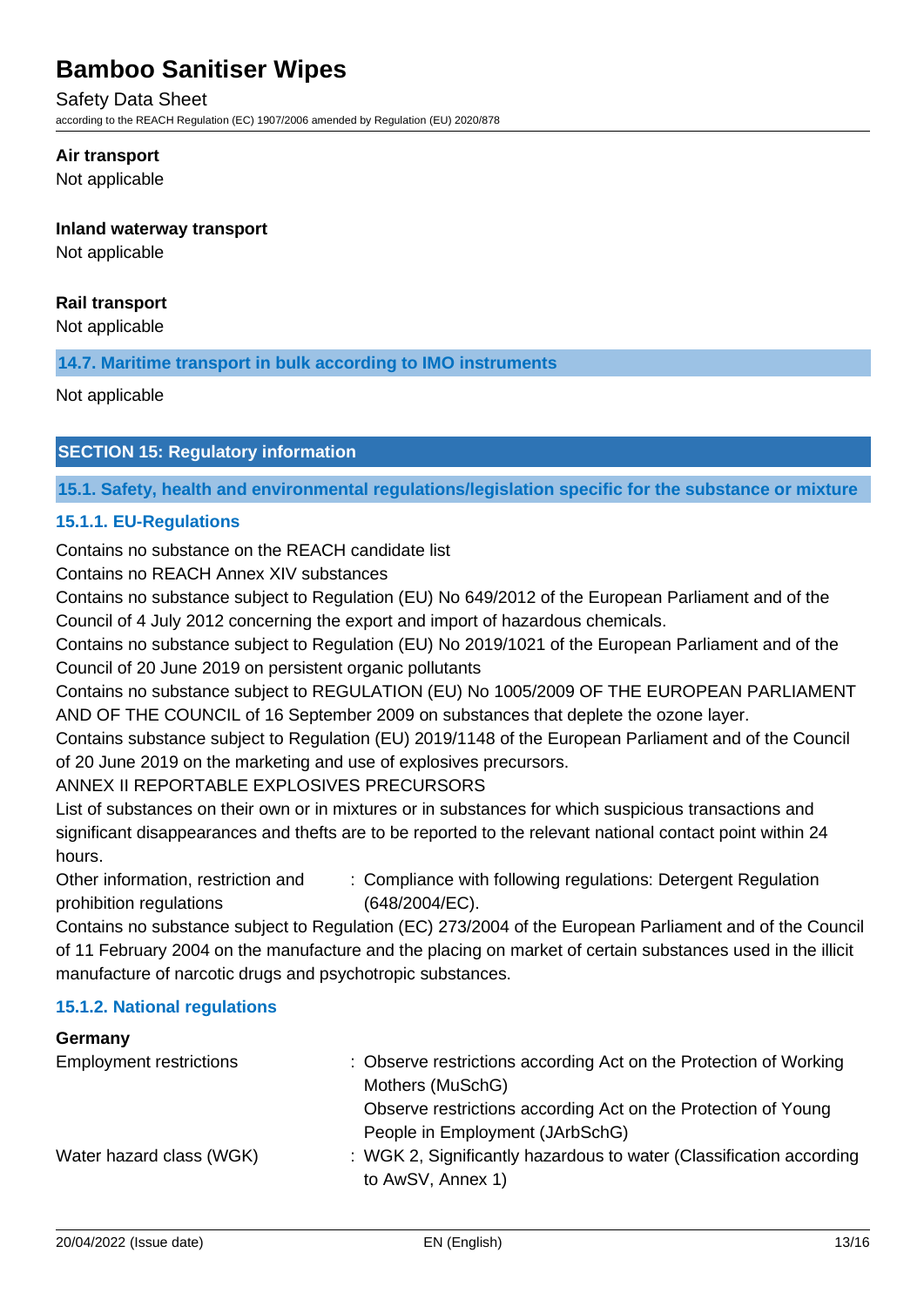Safety Data Sheet

according to the REACH Regulation (EC) 1907/2006 amended by Regulation (EU) 2020/878

| Hazardous Incident Ordinance (12.<br>BImSchV)                                                      | : Is not subject of the Hazardous Incident Ordinance (12. BImSchV) |
|----------------------------------------------------------------------------------------------------|--------------------------------------------------------------------|
| <b>Netherlands</b>                                                                                 |                                                                    |
| SZW-lijst van kankerverwekkende<br>stoffen                                                         | : None of the components are listed                                |
| SZW-lijst van mutagene stoffen                                                                     | : None of the components are listed                                |
| SZW-lijst van reprotoxische stoffen $-$ : None of the components are listed<br><b>Borstvoeding</b> |                                                                    |
| SZW-lijst van reprotoxische stoffen $-$ : None of the components are listed<br>Vruchtbaarheid      |                                                                    |
| SZW-lijst van reprotoxische stoffen $-$ : None of the components are listed<br>Ontwikkeling        |                                                                    |

## **15.2. Chemical safety assessment**

No chemical safety assessment has been carried out

| <b>SECTION 16: Other information</b> |                                                                                                           |  |
|--------------------------------------|-----------------------------------------------------------------------------------------------------------|--|
| <b>Abbreviations and acronyms:</b>   |                                                                                                           |  |
| <b>ADN</b>                           | European Agreement concerning the International Carriage of Dangerous Goods by<br><b>Inland Waterways</b> |  |
| <b>ADR</b>                           | European Agreement concerning the International Carriage of Dangerous Goods by<br>Road                    |  |
| <b>ATE</b>                           | <b>Acute Toxicity Estimate</b>                                                                            |  |
| <b>BCF</b>                           | <b>Bioconcentration factor</b>                                                                            |  |
| <b>BLV</b>                           | <b>Biological limit value</b>                                                                             |  |
| <b>BOD</b>                           | Biochemical oxygen demand (BOD)                                                                           |  |
| <b>COD</b>                           | Chemical oxygen demand (COD)                                                                              |  |
| <b>DMEL</b>                          | <b>Derived Minimal Effect level</b>                                                                       |  |
| <b>DNEL</b>                          | Derived-No Effect Level                                                                                   |  |
| EC-No.                               | <b>European Community number</b>                                                                          |  |
| <b>EC50</b>                          | Median effective concentration                                                                            |  |
| EN                                   | European Standard                                                                                         |  |
| <b>IARC</b>                          | International Agency for Research on Cancer                                                               |  |
| <b>IATA</b>                          | <b>International Air Transport Association</b>                                                            |  |
| <b>IMDG</b>                          | <b>International Maritime Dangerous Goods</b>                                                             |  |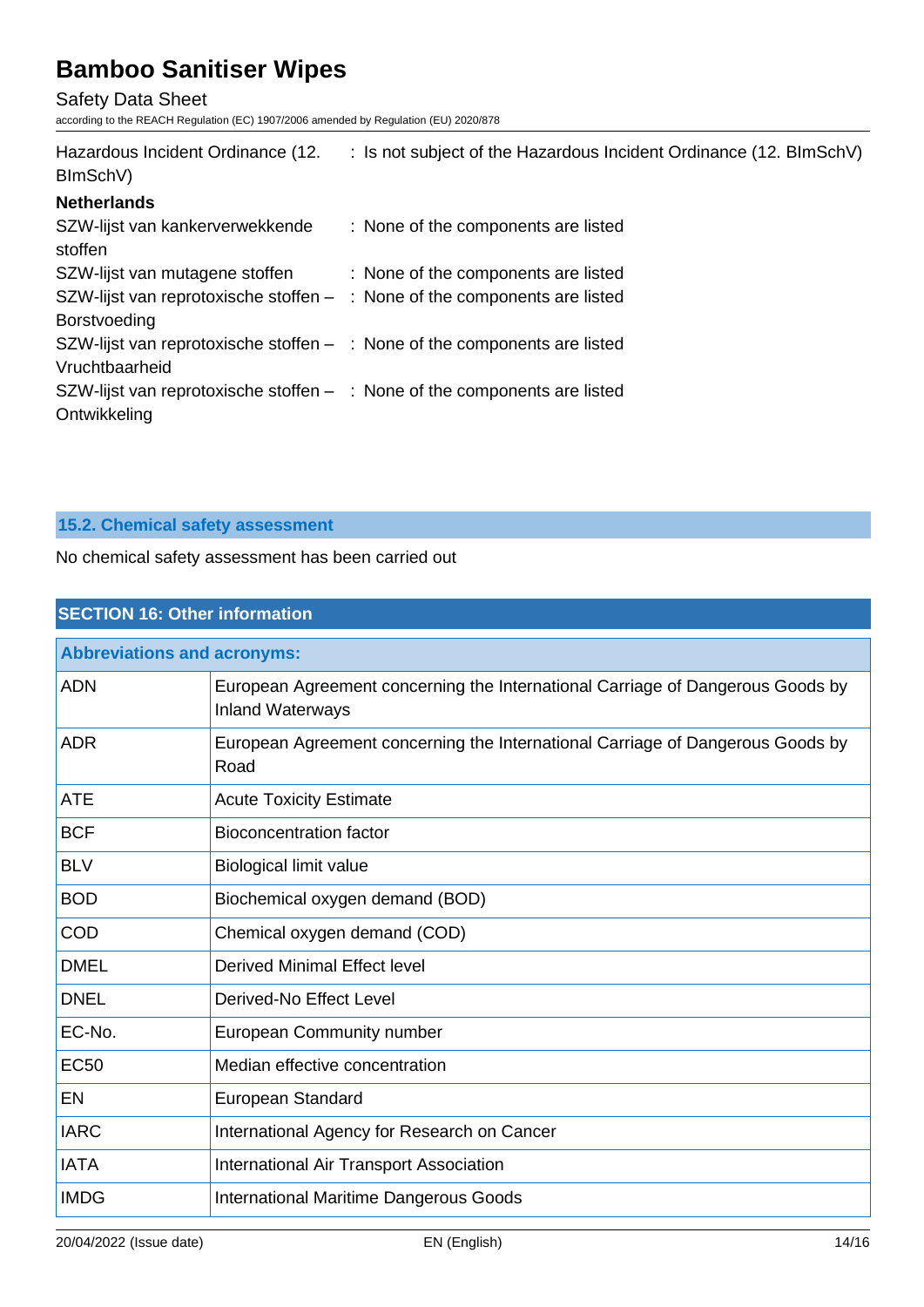# Safety Data Sheet

according to the REACH Regulation (EC) 1907/2006 amended by Regulation (EU) 2020/878

| <b>Abbreviations and acronyms:</b> |                                                                              |  |
|------------------------------------|------------------------------------------------------------------------------|--|
| <b>LC50</b>                        | Median lethal concentration                                                  |  |
| <b>LD50</b>                        | Median lethal dose                                                           |  |
| <b>LOAEL</b>                       | Lowest Observed Adverse Effect Level                                         |  |
| <b>NOAEC</b>                       | No-Observed Adverse Effect Concentration                                     |  |
| <b>NOAEL</b>                       | No-Observed Adverse Effect Level                                             |  |
| <b>NOEC</b>                        | No-Observed Effect Concentration                                             |  |
| <b>OECD</b>                        | Organisation for Economic Co-operation and Development                       |  |
| <b>OEL</b>                         | <b>Occupational Exposure Limit</b>                                           |  |
| <b>PBT</b>                         | <b>Persistent Bioaccumulative Toxic</b>                                      |  |
| <b>PNEC</b>                        | <b>Predicted No-Effect Concentration</b>                                     |  |
| <b>RID</b>                         | Regulations concerning the International Carriage of Dangerous Goods by Rail |  |
| <b>SDS</b>                         | <b>Safety Data Sheet</b>                                                     |  |
| <b>STP</b>                         | Sewage treatment plant                                                       |  |
| ThOD                               | Theoretical oxygen demand (ThOD)                                             |  |
| <b>TLM</b>                         | <b>Median Tolerance Limit</b>                                                |  |
| <b>VOC</b>                         | <b>Volatile Organic Compounds</b>                                            |  |
| CAS-No.                            | <b>Chemical Abstract Service number</b>                                      |  |
| <b>N.O.S.</b>                      | Not Otherwise Specified                                                      |  |
| vPvB                               | Very Persistent and Very Bioaccumulative                                     |  |
| ED                                 | Endocrine disrupting properties                                              |  |

| <b>Full text of H- and EUH-statements:</b> |                                                                   |  |
|--------------------------------------------|-------------------------------------------------------------------|--|
|                                            | Acute Tox. 3 (Oral) Acute toxicity (oral), Category 3             |  |
| <b>Aquatic Acute 1</b>                     | Hazardous to the aquatic environment - Acute Hazard, Category 1   |  |
| <b>Aquatic Chronic 1</b>                   | Hazardous to the aquatic environment — Chronic Hazard, Category 1 |  |
| <b>Aquatic Chronic 3</b>                   | Hazardous to the aquatic environment - Chronic Hazard, Category 3 |  |
| Eye Dam. 1                                 | Serious eye damage/eye irritation, Category 1                     |  |
| Eye Irrit. 2                               | Serious eye damage/eye irritation, Category 2                     |  |
| H301                                       | Toxic if swallowed.                                               |  |
| H314                                       | Causes severe skin burns and eye damage.                          |  |
| H318                                       | Causes serious eye damage.                                        |  |